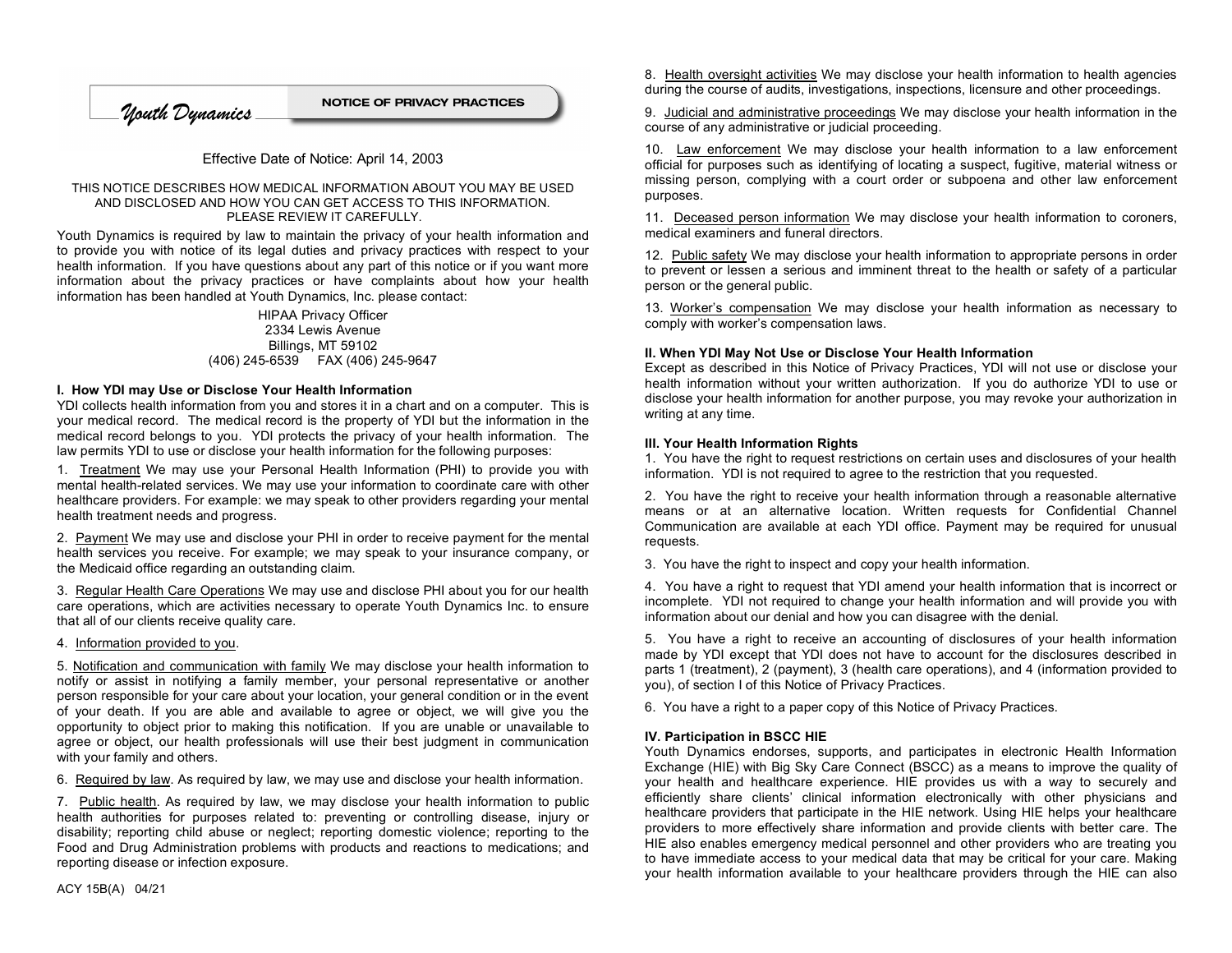help reduce your costs in a variety of ways, such as eliminating unneccesary duplication of tests and procedures. However, you may choose to opt-out of participation in the HIE, or cancel an opt-out choice, at any time. To access the opt-out option of participation in the HIE, please access our webpage at www.youthdynamics.org under Resoources and BSCC.

### **V. Changes to this Notice of Privacy Practices**

YDI reserves the right to amend this Notice of Privacy Practices at any time in the future, and to make the new provisions effective for all information that it maintains, including information that was created or received prior to the date of such amendment. Until such amendment is made, YDI is required by law to comply with this Notice.

#### **VI. Complaints**

If you believe your privacy rights have been violated you may file a complaint with the YDI HIPAA Privacy Officer or with the Secretary of the Department of Health and Human Services.

**Disclaimer:** The information provided in this document does not constitute, and is no substitute for, legal or other professional advice. Users should consult their own legal or other professional advisors for individualized guidance regarding the application of the law to their particular situations, and in connection with other compliance-related concerns.